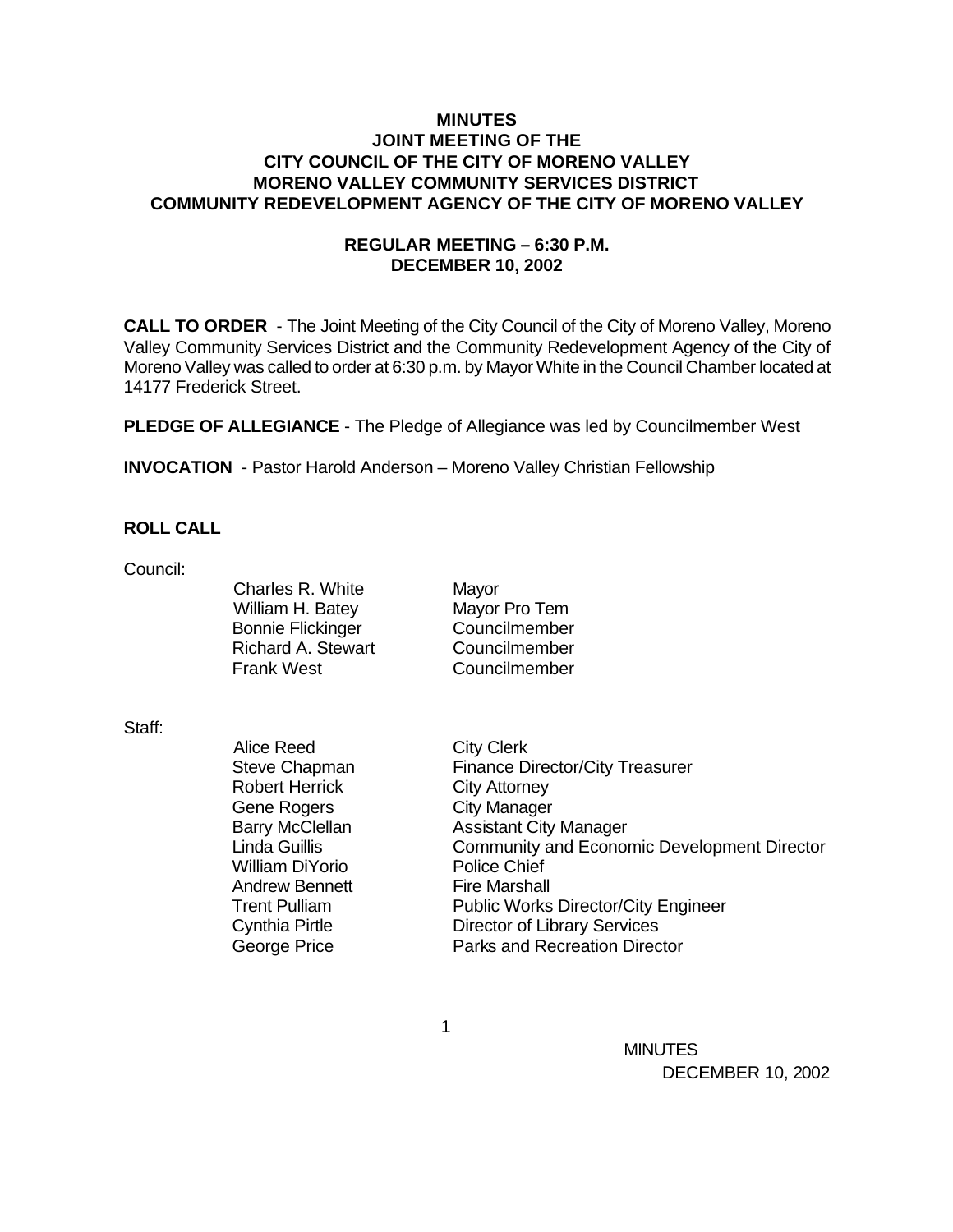# **JOINT CONSENT CALENDARS (SECTIONS A-C) OF THE CITY COUNCIL OF THE CITY OF MORENO VALLEY, MORENO VALLEY COMMUNITY SERVICES DISTRICT, AND COMMUNITY REDEVELOPMENT AGENCY OF THE CITY OF MORENO VALLEY**

Mayor White opened the agenda items for the Consent Calendars for public comments.

Wijbe Schaafsma – Address matter of record (Item B2) Cost of proposed roller hockey/skateboard park

Councilmember Flickinger made a motion, seconded by Mayor Pro Tem Batey to approve the Consent Calendars in their entireties. Motion carried 5-0. Roll call vote.

# **A. CONSENT CALENDAR** - **CITY COUNCIL**

- A1. ORDINANCES FIRST READING BY TITLE ONLY Waived reading of all Ordinance Introductions and read by title only.
- A2. REQUEST ADOPTION OF PLANS AND SPECIFICATIONS AND AUTHORIZATION TO ADVERTISE FOR EUCALYPTUS AVENUE SIDEWALK 130 FEET EAST OF WICHITA WAY TO 790 FEET EAST OF WICHITA WAY, FEDERAL AID PROJECT NO STPLHSR-5441 (035), PROJECT NO. 02- 12568120 Adopted the plans and specifications on file in the office of the Public Works Director and authorized the City Clerk to advertise the project for construction bids.
- A3. APPROVAL OF FINAL MAP 30527 SINGLE FAMILY RESIDENTIAL PROJECT, SOUTH OF IRIS AVENUE AND EAST OF LASSELLE STREET (MV HOMES, LLC) Approved Final Map 30527, authorized the City Clerk to sign the map and transmit said map to the County Recorder's Office for recordation.
- A4. PARCEL MAP 27732 REDUCE FAITHFUL PERFORMANCE BOND AND ADOPT RESOLUTION NO. 2002-81, A RESOLUTION OF THE CITY COUNCIL OF THE CITY OF MORENO VALLEY AUTHORIZING ACCEPTANCE OF THE PUBLIC RIGHT-OF-WAY IMPROVEMENTS AS COMPLETE AND ACCEPTING ALESSANDRO BOULEVARD AND GRANT STREET INTO THE CITY MAINTAINED STREET SYSTEM (MARCH COMMERCE CENTER)

Approved a 90% reduction to the Faithful Performance Bond for Phase 2 street improvements for Parcel Map 27732; instructed the City Engineer to prepare a 90% reduction to the Faithful Performance Bond; and adopted Resolution No. 2002-81, authorizing acceptance of public right-of-way improvements for Parcel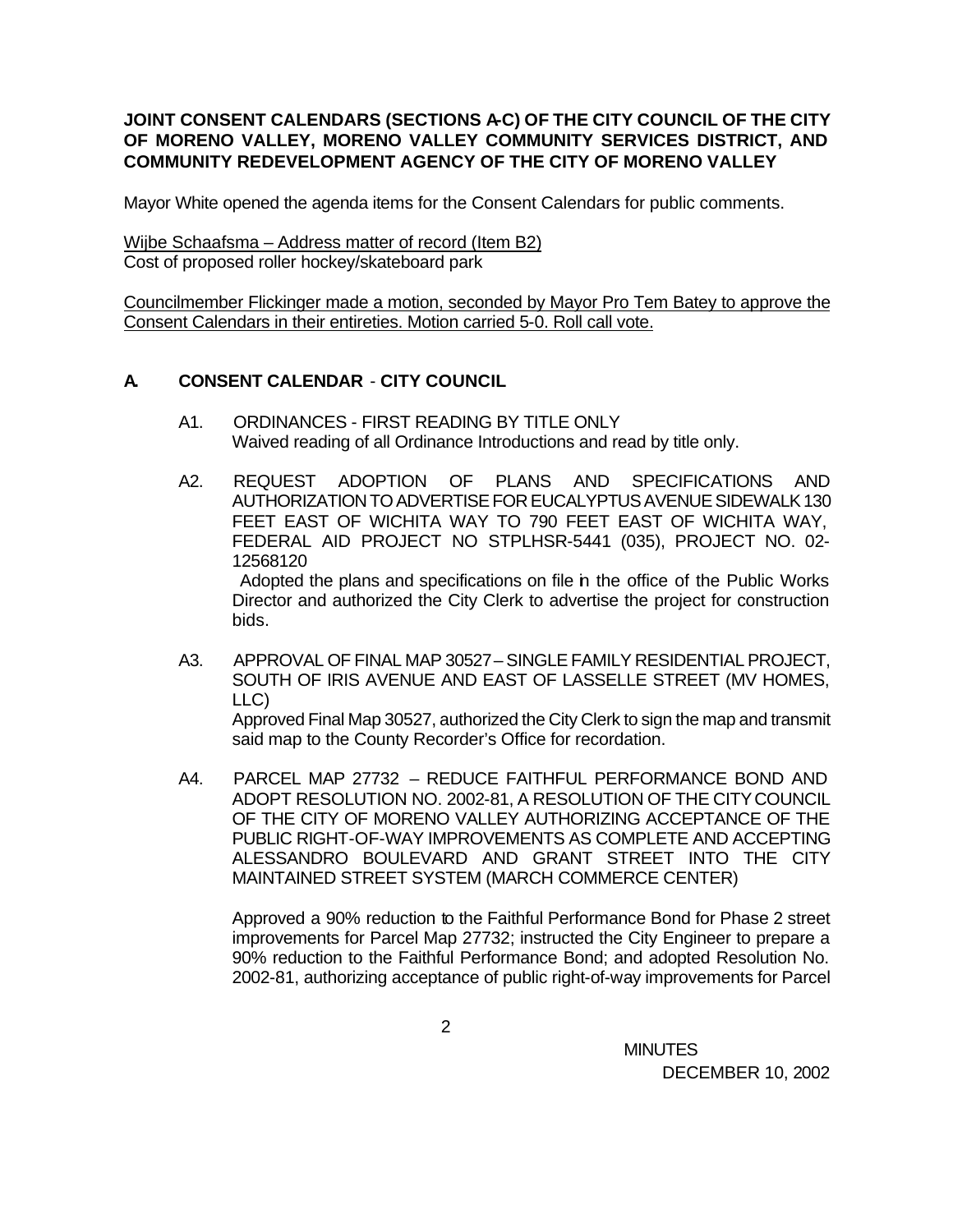Map 27732 as complete and accepting Alessandro Boulevard and Grant Street into the City Maintained Street System.

### Resolution No. 2002-81

A Resolution of the City Council of the City of Moreno Valley, California, Authorizing the Acceptance of the Public Right-of-Way **Improvements** as Complete Within Parcel Map 27732, and Accepting Alessandro Boulevard and Grant Street into the City Maintained Street System

A5. FINAL MAP 28882 – REDUCE FAITHFUL PERFORMANCE BOND AND ADOPT RESOLUTION NO. 2002-82, A RESOLUTION OF THE CITY COUNCIL OF THE CITY OF MORENO VALLEY AUTHORIZING ACCEPTANCE OF THE PUBLIC RIGHT-OF-WAY IMPROVEMENTS AS COMPLETE AND ACCEPTING IRONWOOD AVENUE, GARNET LANE, BRONZE DRIVE, LOREZ DRIVE AND MARBLE DRIVE INTO THE CITY MAINTAINED STREET SYSTEM (BEAZER HOMES HOLDINGS, CORPORATION) Approved a 90% reduction of the Faithful Performance Bonds for Final Map 28882; instructed the City Engineer to prepare a 90% reduction to the Faithful Performance Bonds; and adopted Resolution No. 2002-82, authorizing the acceptance of the public right-of-way improvements for Final Map 28882 as complete and accepting Ironwood Avenue, Garnet Lane, Bronze Drive, Lorez Drive, and Marble Drive into the City Maintained Street System.

#### Resolution No. 2002-82

A Resolution of the City Council of the City of Moreno Valley, California, Authorizing the Acceptance of the Public Right-of-Way Improvements as Complete Within Tract 28882, and Accepting Ironwood Avenue, Garnet Lane, Bronze Drive, Lorez Drive, and Marble Drive into the City-Maintained Street System

A6. FINAL MAP 28882-1, REDUCE FAITHFUL PERFORMANCE BONDS AND ADOPT RESOLUTION NO. 2002-83, A RESOLUTION OF THE CITY COUNCIL OF THE CITY OF MORENO VALLEY AUTHORIZING ACCEPTANCE OF THE PUBLIC RIGHT-OF-WAY IMPROVEMENTS AS COMPLETE AND ACCEPTING LOREZ DRIVE, FRANKLIN STREET, AND TURQUOISE LANE INTO THE CITY MAINTAINED STREET SYSTEM (BEAZER HOMES HOLDINGS, CORPORATION) Approved a 90% reduction to the Faithful Performance Bond for Final Map 28882-

1; instructed the City Engineer to prepare a 90% reduction to the Faithful Performance Bond; and adopted Resolution No. 2002-83, authorizing the acceptance of the public right-of-way improvements for Final Map 28882-1 as complete and accepting Lorez Drive, Franklin Street, and Turquoise Lane into the City Maintained Street System.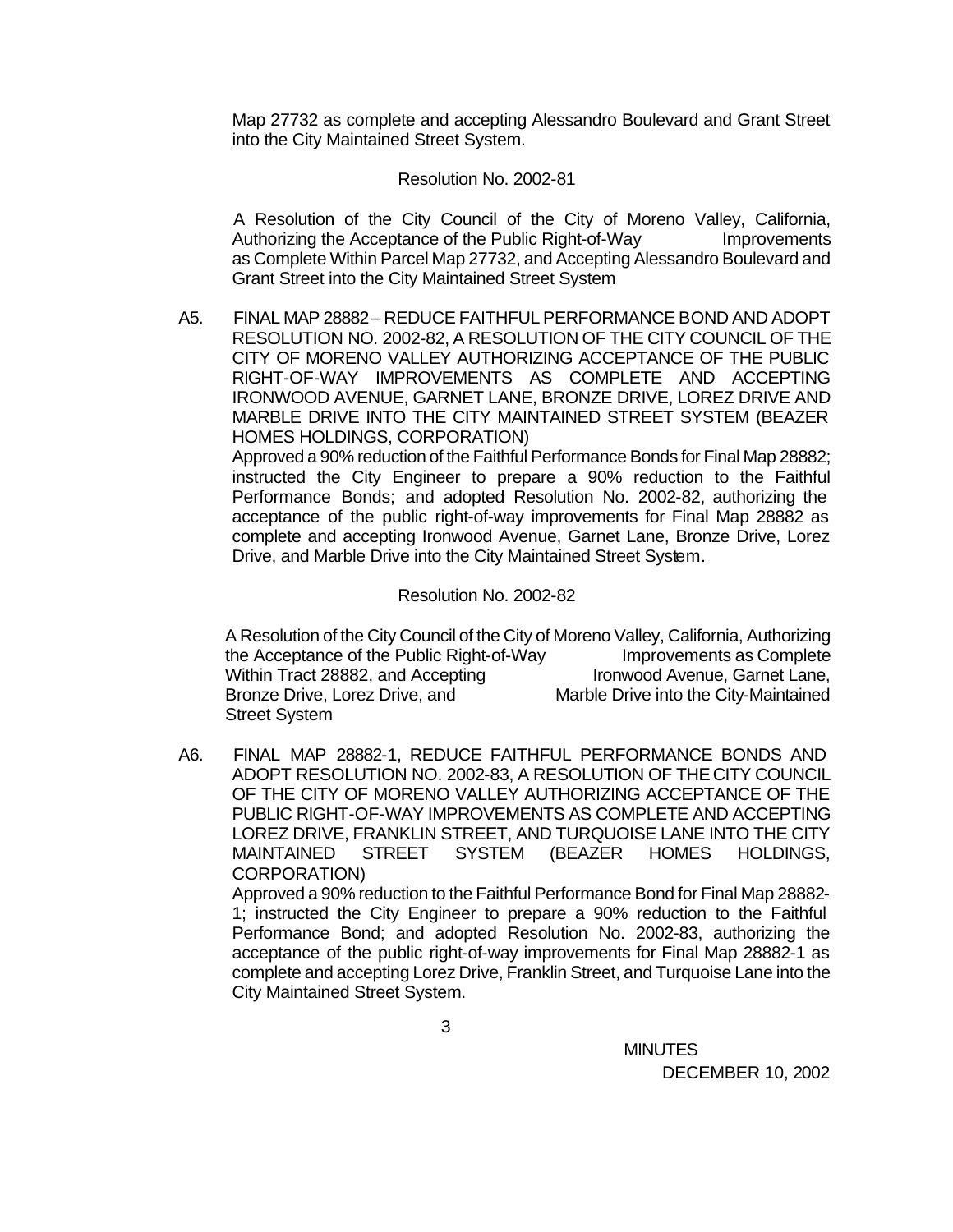#### Resolution No. 2002-83

A Resolution of the City Council of the City of Moreno Valley, California, Authorizing the Acceptance of the Public Right-of-Way Improvements as Complete Within Tract 28882-1, and Accepting Lorez Drive, Franklin Street, and Turquoise Lane into the City Maintained Street System

A7. RESOLUTION IN HONOR OF TOM MULLEN (CONTINUED FROM 11/26/02) Adopted Resolution No. 2002-76.

#### Resolution No. 2002-76

A Resolution of the City Council of the City of Moreno Valley, California, in Honor of Riverside County Supervisor Tom Mullen

- A8. AUTHORIZATION TO AWARD THE CONSTRUCTION CONTRACT FOR THE ATWOOD AVENUE IMPROVEMENTS, PHASE II, FROM INDIAN STREET TO PERRIS BOULEVARD, PROJECT NO. 00-89277420 (II) Awarded the construction contract for the Atwood Avenue improvements from Indian Street to Perris Boulevard to All American Asphalt, 1776 All American Way, Corona, California 91718-2229, the lowest responsible bidder; authorize the Mayor to execute a contract agreement with All American Asphalt; authorize the issuance of a Purchase Order for All American Asphalt in the amount of \$945,048 (the bid amount plus 10% contingency) when the contract has been signed by all parties (Account Nos. 892.80121, 145.68422, and 125.76222.7200); and authorize the additional appropriation of \$335,000 from the unencumbered Measure "A" (Fund 125) fund balance for the creation of a new account (Account No. 125.76222) for the Atwood Avenue improvements from Indian Street to Perris Boulevard.
- A9. AGREEMENT FOR PARK IMPROVEMENTS WITH EMPIRE LAND LLC IN THE MORENO VALLEY RANCH SPECIFIC PLAN The City Council and the Board of Directors of the Moreno Valley Community Services District approved the proposed Agreement for Park Improvements with Empire Land LLC in the Moreno Valley Ranch Specific Plan to release the developer from the obligation to provide land and develop a park site on Planning Area 16 and instead provide the funding to the City/CSD for a park on the RCCMV campus.
- A10. MINUTES REGULAR MEETING OF NOVEMBER 26, 2002 Recommendation: Approved as submitted.
- A11. REQUEST ADOPTION OF PLANS AND SPECIFICATIONS, AND AUTHORIZATION TO ADVERTISE FOR CONSTRUCTION BIDS FOR THE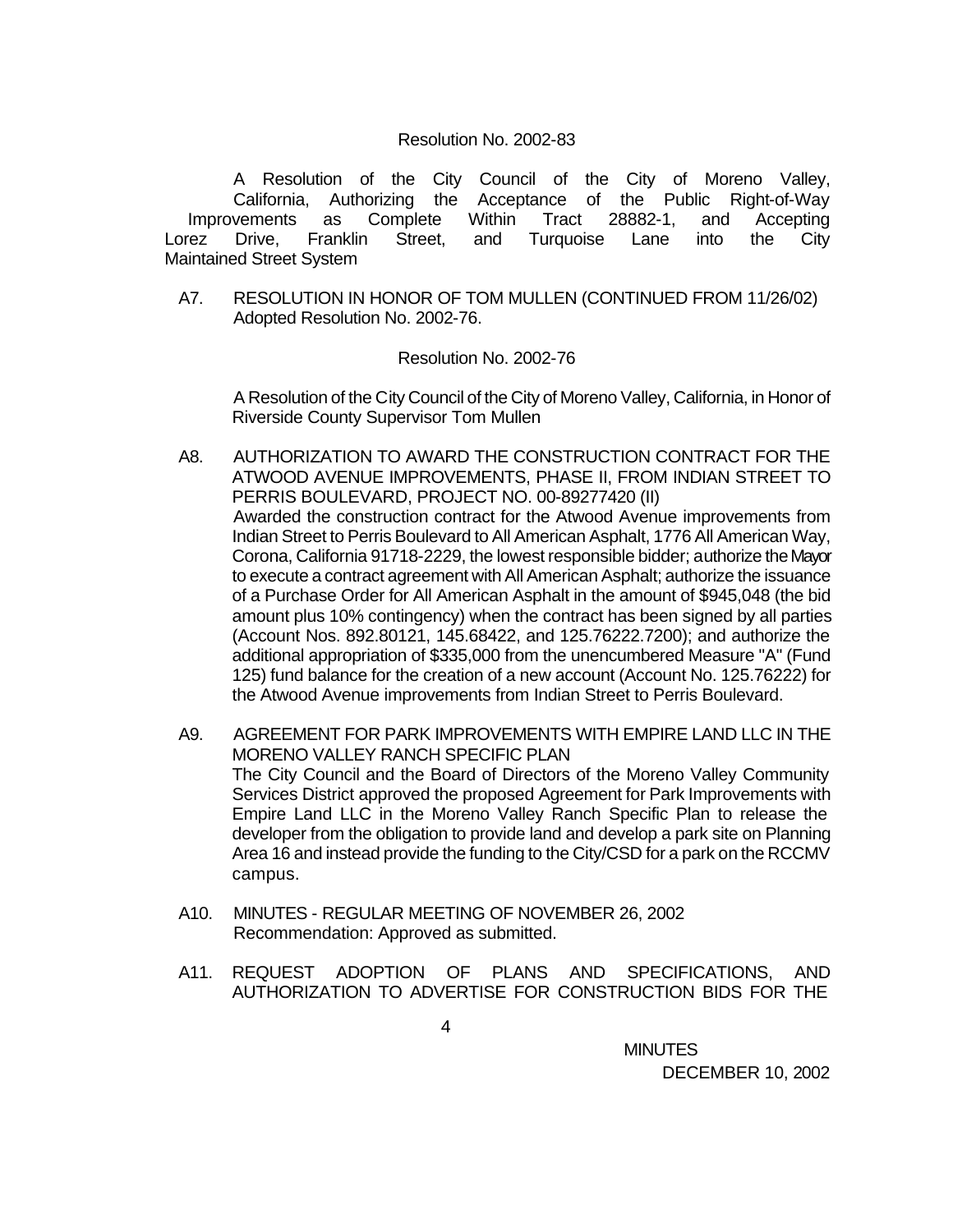TRAFFIC SIGNALS AT PERRIS BOULEVARD AND SUNNYMEAD RANCH PARKWAY, PROJECT NO. 02-12566821, AND AT KRAMERIA AVENUE AND KITCHING STREET, PROJECT NO. 02-12566921 Adopted the plans and specifications on file in the office of the Public Works Director and authorized the City Clerk to advertise the project for construction bids.

## **B. CONSENT CALENDAR** - **COMMUNITY SERVICES DISTRICT**

- B1. ORDINANCES FIRST READING BY TITLE ONLY Waived reading of all Ordinance Introductions and read by title only.
- B2. REQUEST TO AWARD BID FOR THE CONSTRUCTION OF THE MARCH FIELD PARK ROLLER HOCKEY/SKATEBOARD PARK, PROJECT NO. 02-001 Awarded a purchase order to H & H General Contractors, Inc., P.O. Box 90208, San Bernardino, California 92427-1208 in the amount of \$1,265,233; authorized the Finance Director to execute the necessary documents in an amount not to exceed \$1,204,983, plus 5% contingency fee in the amount of \$60,250, for a total of \$1,265,233 and authorize a Fund Balance Transfer in the amount of \$78,334 to 461.79921.7200.
- B3. MINUTES REGULAR MEETING OF NOVEMBER 26, 2002 Approved as submitted.
- B4. AGREEMENT FOR PARK IMPROVEMENTS WITH EMPIRE LAND LLC IN THE MORENO VALLEY SPECIFIC PLAN **(SEE ITEM A9)**

## **C. CONSENT CALENDAR** - **COMMUNITY REDEVELOPMENT AGENCY**

- C1. ORDINANCES FIRST READING BY TITLE ONLY Waived reading of all Ordinance Introductions and read by title only.
- C2. REQUEST FOR ACCEPTANCE OF THE MORENO VALLEY COMMUNITY REDEVELOPMENT AGENCY'S FISCAL YEAR 2001-2002 ANNUAL REPORT AND AUTHORIZATION FOR ITS SUBMITTAL TO THE CALIFORNIA STATE CONTROLLER AND RESOLUTION FOR THE LOW AND MODERATE INCOME HOUSING FUND Accepted the Redevelopment Agency's Annual Report for Fiscal Year 2001-02 ; authorized the submittal to the California State Controller and adopted Resolution No. RDA 2002-05, verifying the establishment and appropriate use of the Low and Moderate Income Housing Fund in accordance with Section 33334.3 (d) of the

Health and Safety Code.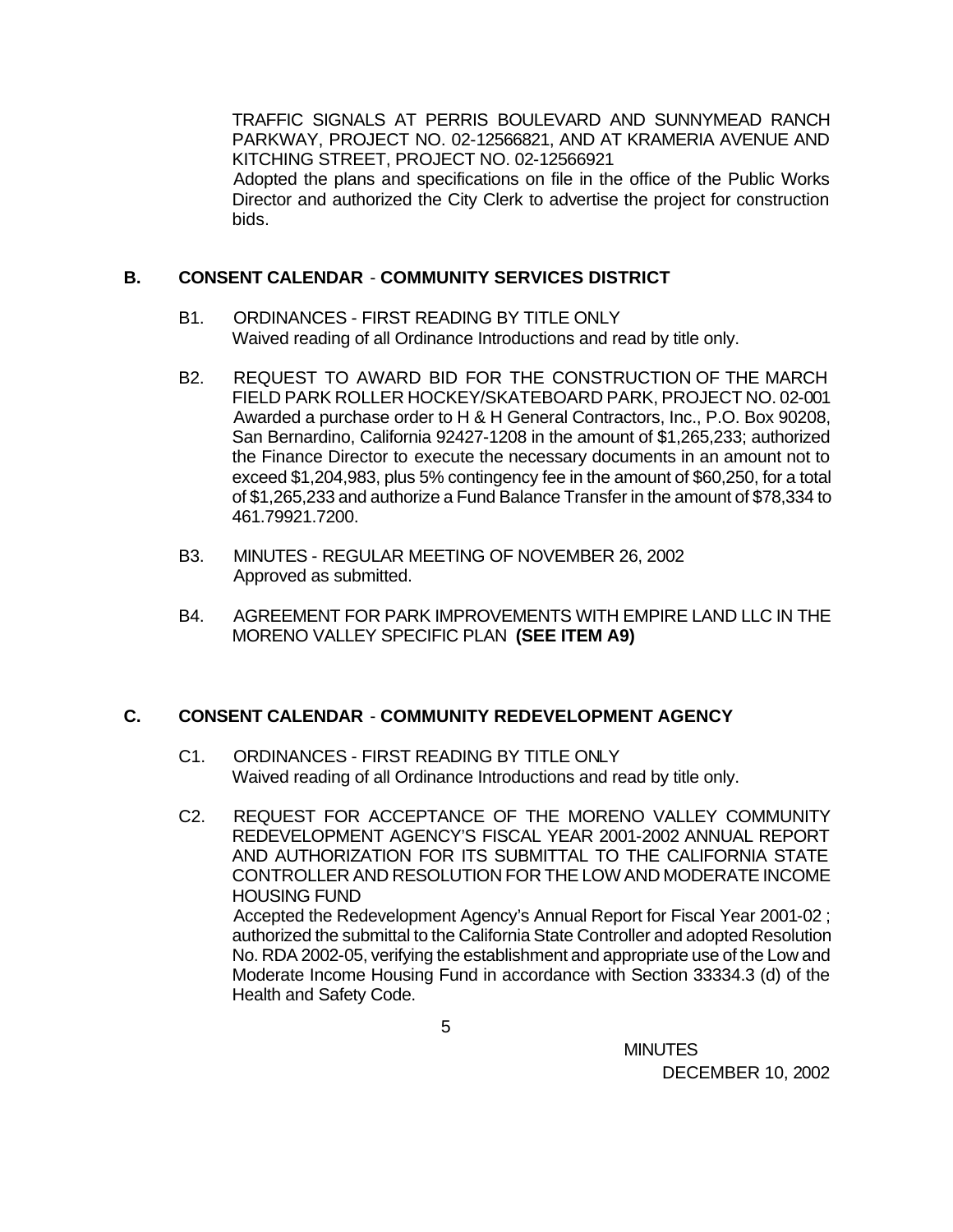### Resolution No. RDA 2002-05

A Resolution of the Community Redevelopment Agency of the City of Moreno Valley Verifying the Establishment and Appropriate Use of the Low and Moderate Income Housing Fund Pursuant to California Health and Safety Code 33334.3 (d) for Fiscal Year 2001-02

C3. MINUTES - REGULAR MEETING OF NOVEMBER 26, 2002 Approved as submitted.

## **D. PUBLIC HEARINGS - NONE**

# **E. ITEMS REMOVED FROM CONSENT CALENDARS FOR DISCUSSION OR SEPARATE ACTION - NONE**

### **F. REPORTS**

### F1 (a). CERTIFICATION OF GENERAL MUNICIPAL ELECTION RESULTS

Mayor White opened the agenda item for public comments; there being none, public comments were closed.

Mayor Pro Tem Batey made a motion, seconded by Councilmember Flickinger to adopt Resolution No. 2002-80, reciting the facts of the General Municipal Election held November 5, 2002, declaring the result and such other matters as provided by law. Motion carried 5-0 Roll call vote.

Resolution No. 2002-80

A Resolution of the City Council of the City of Moreno Valley, California, Reciting the Facts of the General Municipal Election Held November 5, 2002, Declaring the Results and Such Other Matters as Provided by Law

F1 (b). SWEARING IN OF COUNCIL MEMBERS-ELECT

City Clerk Alice Reed swore in Council Members-Elect Bonnie Flickinger and Richard Stewart.

F2. PUBLIC MEETING TO PROVIDE COMMENT ON THE INCLUSION OF TRACT NO. 22889 (AND ALL ASSOCIATED PHASES) INTO CSD ZONE B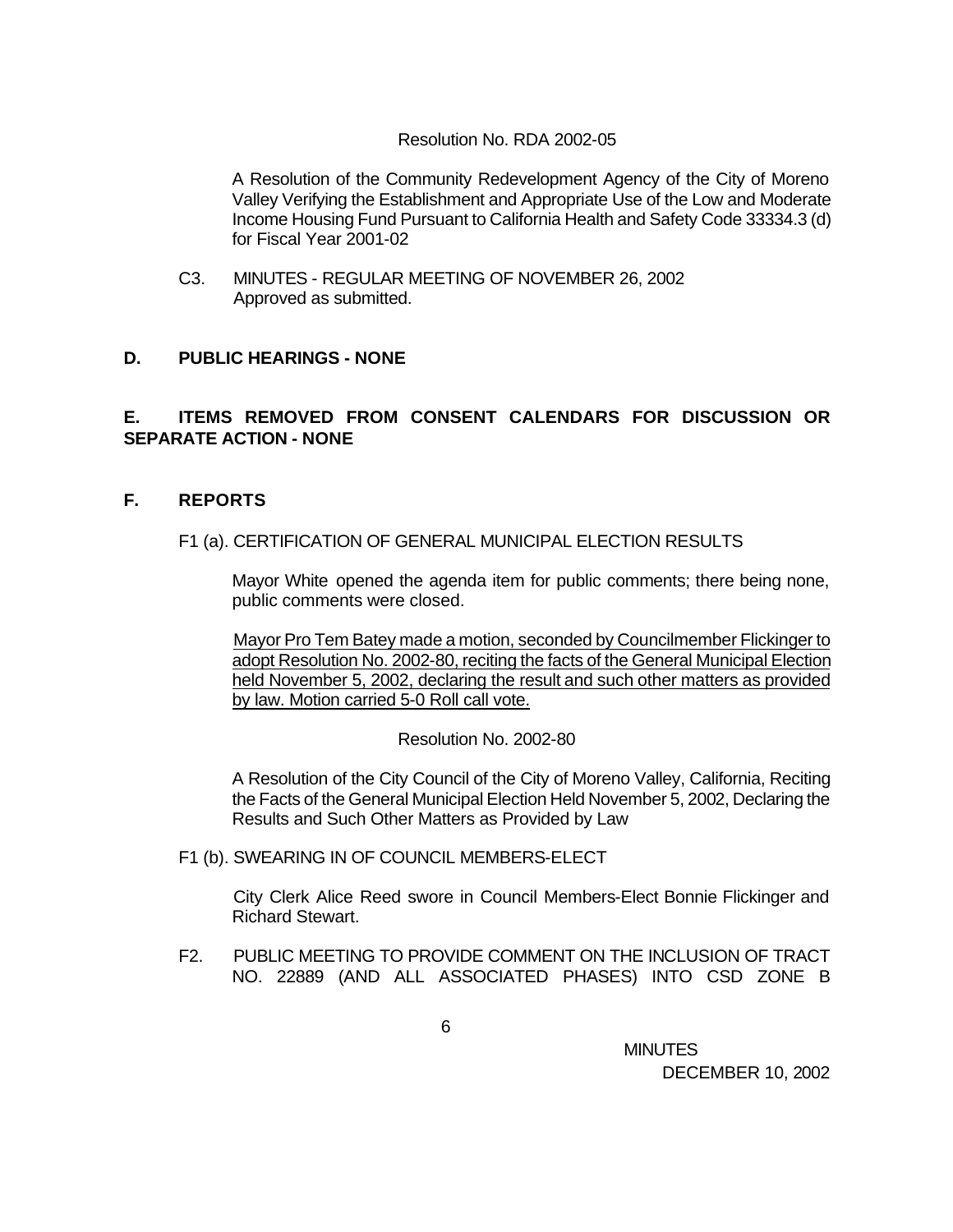(RESIDENTIAL STREET LIGHTING) AND D (PARKWAY LANDSCAPE MAINTENANCE)

President White opened the agenda item for public comments; there being none, public comments were closed.

Vice – President Batey made a motion, seconded by Boardmember Stewart to receive and file. Motion carried unanimously.

### **AGENDA ORDER**

F4. REQUEST FOR IMMEDIATE ACTIONS TO IMPROVE TRAFFIC CONDITIONS IN FRONT OF RANCHO VERDE HIGH SCHOOL ON LASSELLE STREET

Mayor White opened the agenda item for public comments; there being none, public comments were closed

Councilmember Stewart made a motion, seconded by Mayor Pro Tem Batey to authorize the installation of a 1320-foot No Parking Zone, in the front of Rancho Verde High School campus, on the east side of Lasselle Street; authorized the installation of a 1320-foot No Stopping Zone, in the front of Rancho Verde High School campus, on the west side of Lasselle Street and to have City staff immediately notify the school district of the intended change with our estimated date of completion and request that they advise faculty, staff and students at the school. Motion carried 5-0. Roll call vote.

### **AGENDA ORDER**

F3. FIVE-YEAR PROJECTED GROWTH IMPACT ON THE MAINTENANCE & OPERATIONS DIVISION'S STAFFING NEEDS

Mayor White opened the agenda item for public comments; there being none, public comments were closed

F5. CITY COUNCIL REORGANIZATION - SELECTION OF MAYOR AND MAYOR PRO TEM

Mayor White opened the agenda item for public comments; which were received from Pete Bleckert.

Councilmember Stewart made a motion, seconded by Councilmember West to conduct the selection process by voice vote. Motion carried 4-1, Councilmember Flickinger dissenting. Roll call vote.

Mayor White made a motion, seconded by Councilmember West to nominate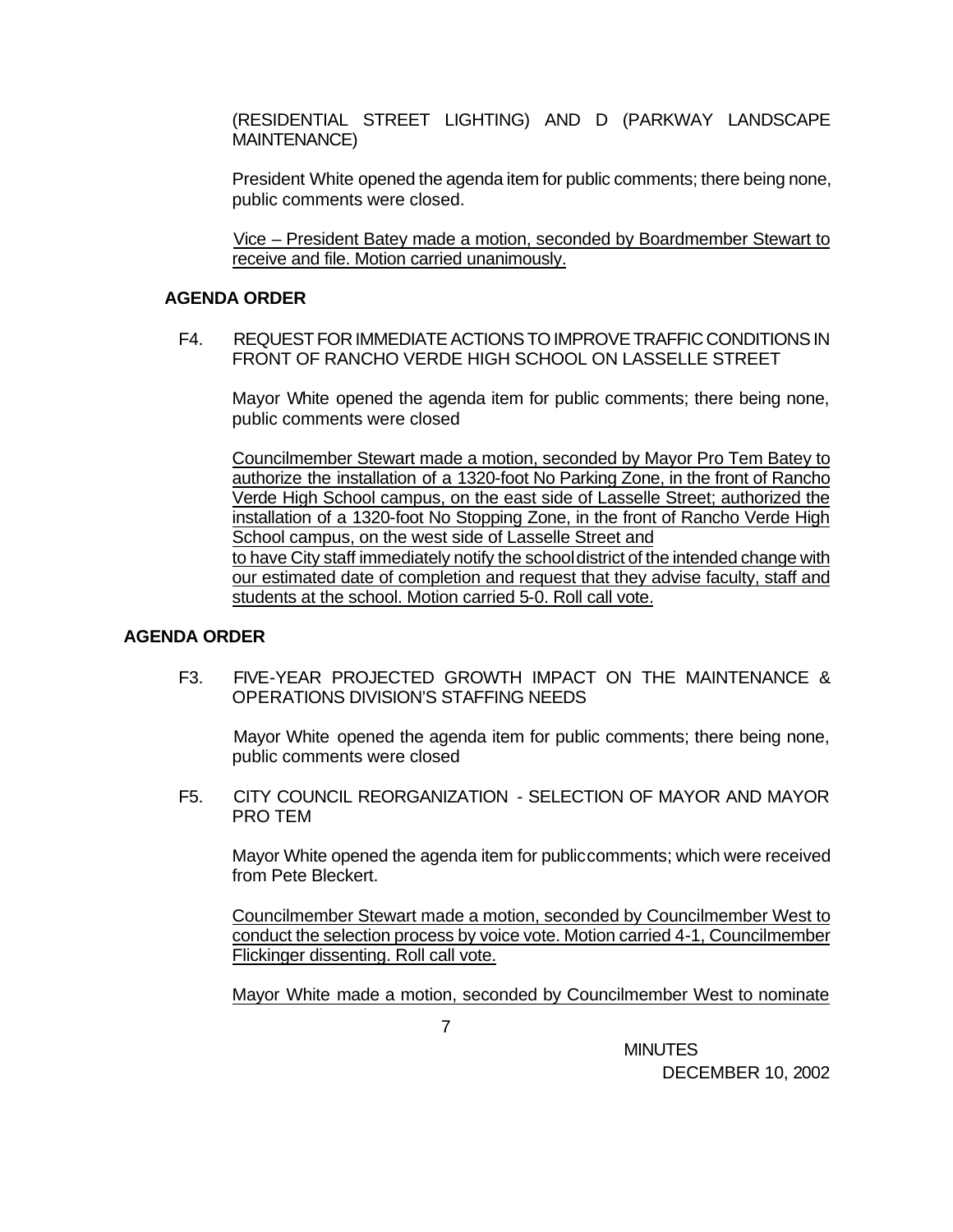Mayor Pro Tem Batey to serve as Mayor for a one-year term. Motion carried 5-0. Roll call vote.

Mayor White made a motion, seconded by Mayor Pro Tem Batey to nominate Councilmember West to serve as Mayor Pro Tem for a one-year term. Motion carried 5-0. Roll call vote.

F6. LEGISLATIVE YEAR-END SUMMARY

Mayor White opened the agenda item for public comments; there being none, public comments were closed.

Mayor Pro Tem Batey made a motion, seconded by Councilmember Stewart to receive and file the final Legislative Status Report for the year. Motion carried unanimously.

F7. CITY MANAGER'S REPORT (Informational Oral Presentation – not for Council action)

## **G. LEGISLATIVE ACTIONS**

ORDINANCES - 1ST READING AND INTRODUCTION

G1. ESTABLISHMENT OF A SPEED LIMIT ON CHAMPIONSHIP DRIVE

Mayor White opened the agenda item for public comments; there being none, public comments were closed.

Councilmember Stewart made a motion, seconded by Mayor Pro Tem Batey to Introduce Ordinance No. 615. Motion carried 5-0. Roll call vote.

Ordinance No. 615

 An Ordinance of the City Council of the City of Moreno Valley, California, Amending Section 12.20.020 of Chapter 12.20 of the City of Moreno Valley Municipal Code Relating to a Prima Facie Speed Limit for Certain Streets

G2. CSD ORDINANCE INCREASING AND ESTABLISHING FEES (CONTINUED FROM 11/26/02)

Mayor White opened the agenda item for public comments; there being none, public comments were closed.

Vice-President Batey made a motion, seconded by Boardmember West to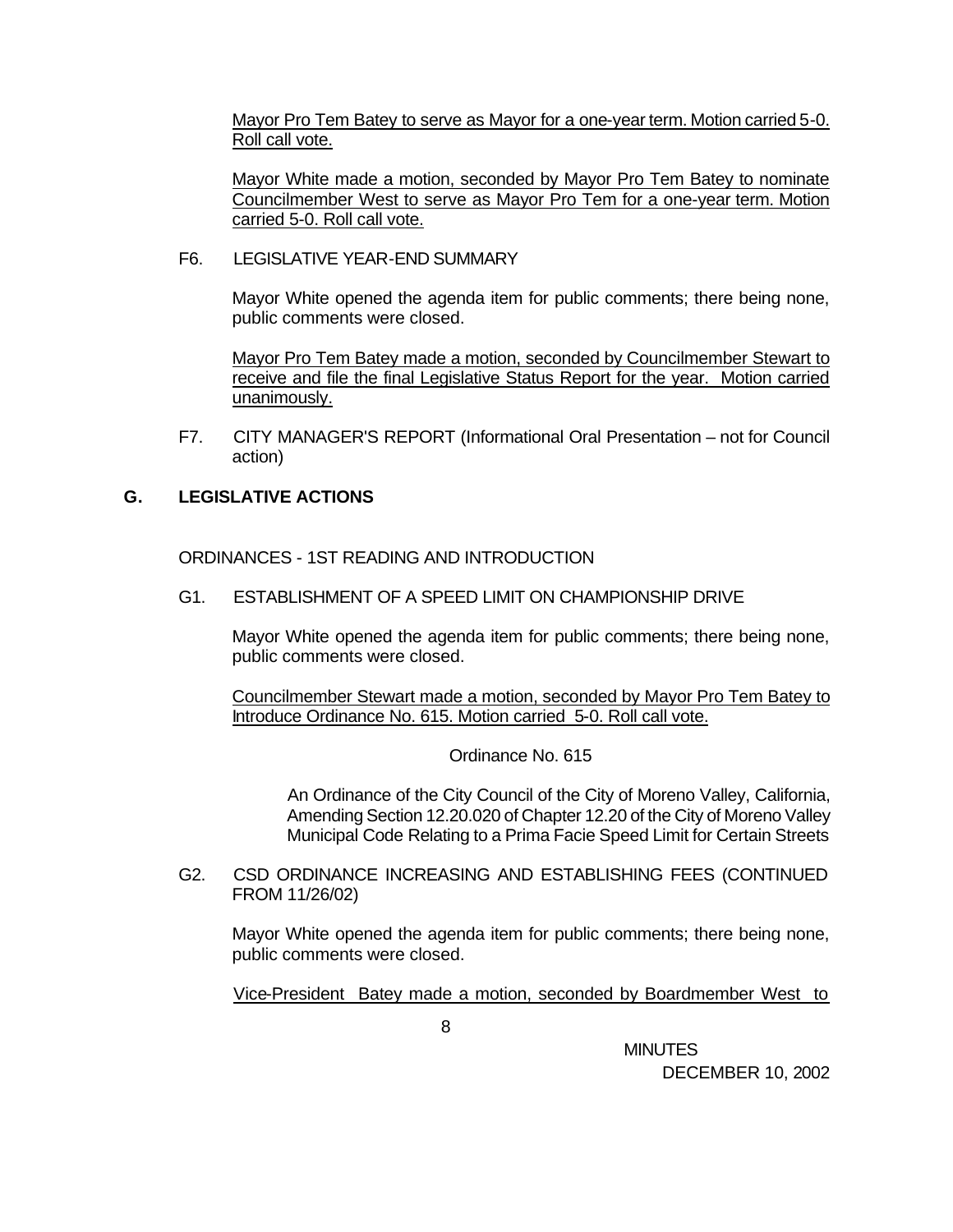approve the continuation of the existing fees through December 31, 2002 and introduce Ordinance No. CSD-32, increasing and establishing specified fees for recreational activities, parks, the use of the Moreno Valley Senior Community Center, as amended, and rescinding certain prior enactments effective January 1, 2003. Motion carried 5-0. Roll call vote.

### Ordinance No. CSD 32

An Ordinance of the Moreno Valley Community Services District of the City of Moreno Valley, California, Increasing and Establishing Specified Fees for Recreational Activities, Parks, the Use of the Moreno Valley Senior Community Center, and Rescinding Certain Prior Enactments

### ORDINANCES - 2ND READING AND ADOPTION

G3. ADOPTION OF ORDINANCE NO. 606, AN ORDINANCE OF THE CITY COUNCIL OF THE CITY OF MORENO VALLEY, CALIFORNIA, APPROVING A ZONE CHANGE (PA02-0023), FROM R5 TO R10 FOR 9.39 ACRES LOCATED ON THE NORTH SIDE OF COTTONWOOD AVENUE AND EAST OF PERRIS BOULEVARD AT WATSON WAY (RECEIVED FIRST READING AND INTRODUCTION ON NOVEMBER 26, 2002, ON A 4-1 VOTE, BATEY OPPOSED)

Mayor White opened the agenda item for public comments; there being none, public comments were closed.

Councilmember Stewart made a motion, seconded by Councilmember Flickinger to adopt Ordinance No. 606. Motion carried 4-1, Mayor Pro Tem Batey dissenting. Roll call vote.

### Ordinance No. 606

An Ordinance of the City Council of the City of Moreno Valley, California, Approving a Zone Change (PA02-0023), From R5 to R10 for 9.39 Acres Located on the North Side of Cottonwood Avenue and East of Perris Boulevard at Watson Way

G4. ADOPTION OF ORDINANCE NO. 612, AN ORDINANCE OF THE CITY COUNCIL OF THE CITY OF MORENO VALLEY, CALIFORNIA (PA02-0051), AMENDING THE OFFICIAL ZONING ATLAS OF SAID CITY, CHANGING THE ZONE FROM R-15 (RESIDENTIAL–15) TO COMMUNITY COMMERCIAL (CC) FOR A 2.8 ACRE PARCEL OF LAND LOCATED ON THE SOUTH SIDE OF SUNNYMEAD BOULEVARD, BETWEEN PERRIS BOULEVARD AND KITCHING STREET (RECEIVED FIRST READING AND INTRODUCTION ON NOVEMBER 26, 2002,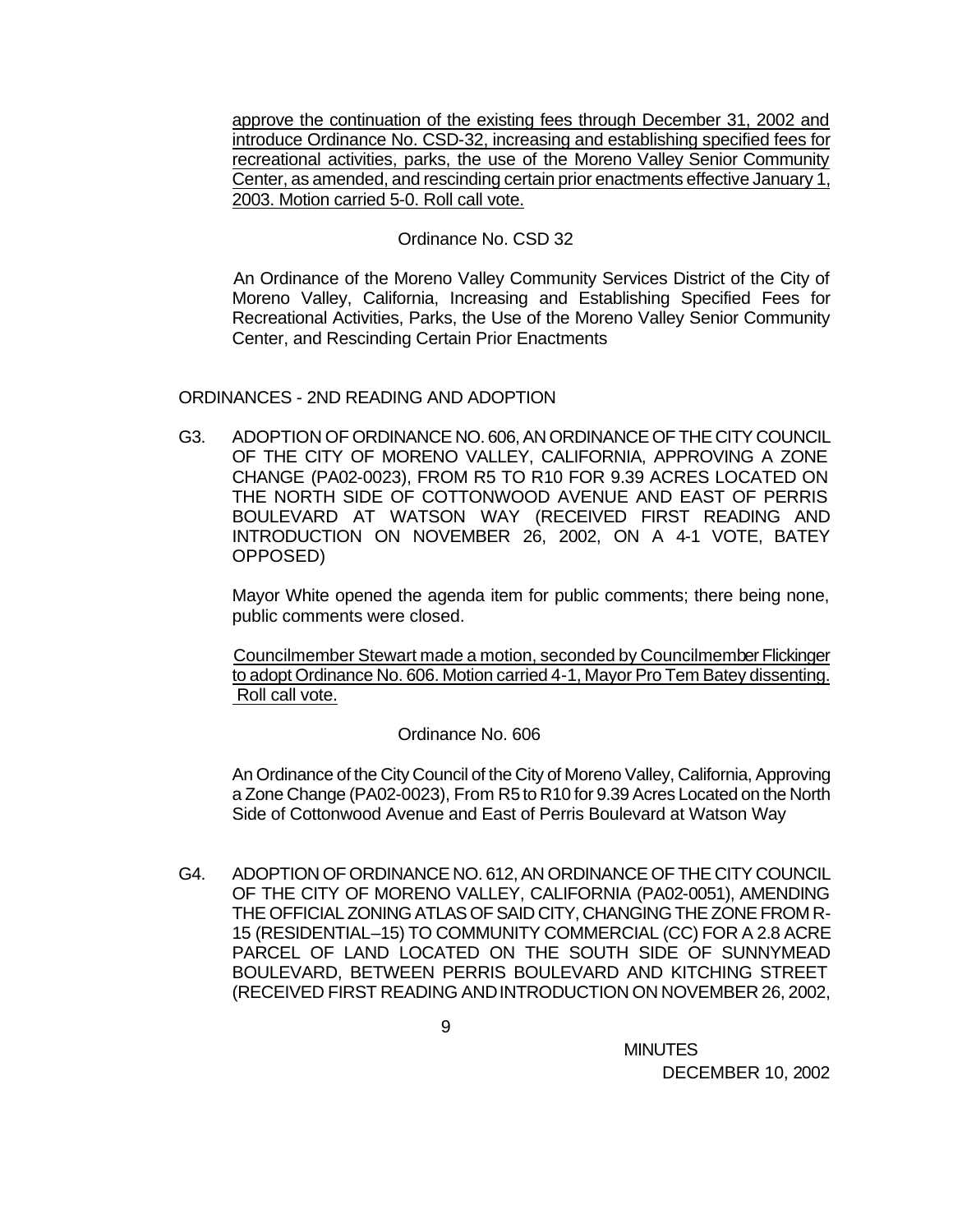ON A 4-1 VOTE, BATEY OPPOSED)

Mayor White opened the agenda item for public comments; there being none, public comments were closed.

Councilmember Stewart made a motion, seconded by Councilmember Flickinger to adopt Ordinance No. 612. Motion carried 4-1, Mayor Pro Tem Batey dissenting. Roll call vote.

### Ordinance No. 612

An Ordinance of the City Council of the City of Moreno Valley, California (PA02- 0051), Amending the Official Zoning Atlas of Said City, Changing the Zone From R-15 (Residential–15) to Community Commercial (CC) for a 2.8 Acre Parcel of Land Located on the South Side of Sunnymead Boulevard, Between Perris Boulevard and Kitching Street

G5. ADOPTION OF ORDINANCE NO. 613, ORDINANCE OF THE CITY COUNCIL OF THE CITY OF MORENO VALLEY, CALIFORNIA, AMENDING CHAPTER 9.09 OF THE MORENO VALLEY MUNICIPAL CODE AND THE MORENO VALLEY INDUSTRIAL AREA PLAN (SPECIFIC PLAN 208), PROVIDING COMPREHENSIVE REGULATIONS FOR ADULT BUSINESSES INCLUDING ZONING, LICENSING AND OPERATIONAL STANDARDS, AND ADDING CHAPTER 11.07 TO THE MORENO VALLEY MUNICIPAL CODE ENTITLED "ADULT BUSINESS PERFORMER LICENSE (RECEIVED FIRST READING AND INTRODUCTION ON NOVEMBER 26, 2002, ON A 5-0 VOTE)

Mayor White opened the agenda item for public comments; there being none, public comments were closed.

Councilmember Flickinger made a motion, seconded by Mayor Pro Tem Batey to adopt Ordinance No. 613. Motion carried 5-0. Roll call vote.

Ordinance No. 613

An Ordinance of the City Council of the City of Moreno Valley, California, Amending Chapter 9.09 of the Moreno Valley Municipal Code and the Moreno Valley Industrial Area Plan (Specific Plan 208), Providing Comprehensive Regulations for Adult Businesses Including Zoning, Licensing and Operational Standards, and Adding Chapter 11.07 to the Moreno Valley Municipal Code Entitled "Adult Business Performer License"

G6. ADOPTION OF ORDINANCE NO. 614 PROHIBITING DUMPING OF REFUSE AND OTHER MATERIALS ON PUBLIC AND PRIVATE PROPERTY (RECEIVED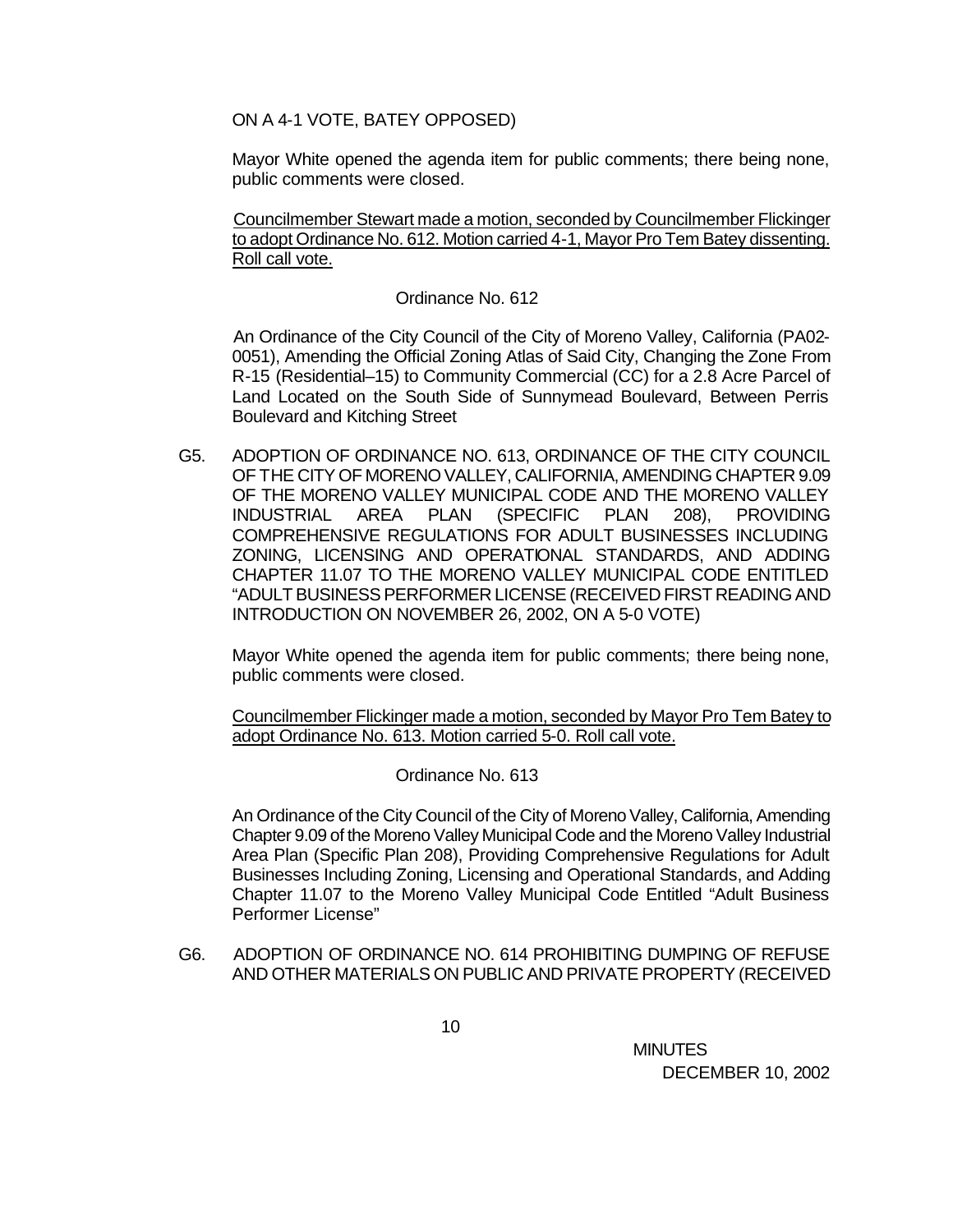FIRST READING AND INTRODUCTION ON NOVEMBER 26, 2002, ON A 5-0 VOTE)

Mayor White opened the agenda item for public comments; there being none, public comments were closed.

Councilmember Stewart made a motion, seconded by Councilmember West to adopt Ordinance No. 614 . Motion carried 5-0. Roll call vote.

### Ordinance No. 614

An Ordinance of the City Council of the City of Moreno Valley, California, Prohibiting Dumping of Refuse and Other Materials on Public and Private Property

ORDINANCES - URGENCY ORDINANCES – NONE RESOLUTIONS – NONE

PUBLIC COMMENTS **ON ANY SUBJECT NOT ON THE AGENDA** UNDER THE JURISDICTION OF THE CITY COUNCIL ARE AS FOLLOWS:

### Thomas David Rudolph – 22921 Chambray Dr.

1) Stated Home Depot is in violation of the  $14<sup>th</sup>$  Amendment of the United States Constitution

### Wijbe Schaafsma – Address matter of record

1) Wording of ballot Measure "F"

### Louise Palomarez – Address matter of record

- 1) Cameras at intersections
- 2) Storage facilities in Moreno Valley
- 3) Cancellation of Council Meeting prior to election
- 4) Propaganda mailed to residents regarding Measure "F"

#### Joe Teague – 24342 Eucalyptus

- 1) Thanked those who enabled the Women's Club to get a portion of their building permit refunded
- 2) Stated the Police Department wouldn't allow him to make a citizen's arrest-they also did not respond in a timely manner – would like to see a Police Department that is responsible to the citizens of Moreno Valley

### Priscilla Banks – Address matter of record

1) Spoke in support of the Veterans' home at March Air Reserve Base

### Michael Lantis – 13237 Terry Ct.

1) Stated Senator Trent Lott should receive a stern punishment for his racial remarks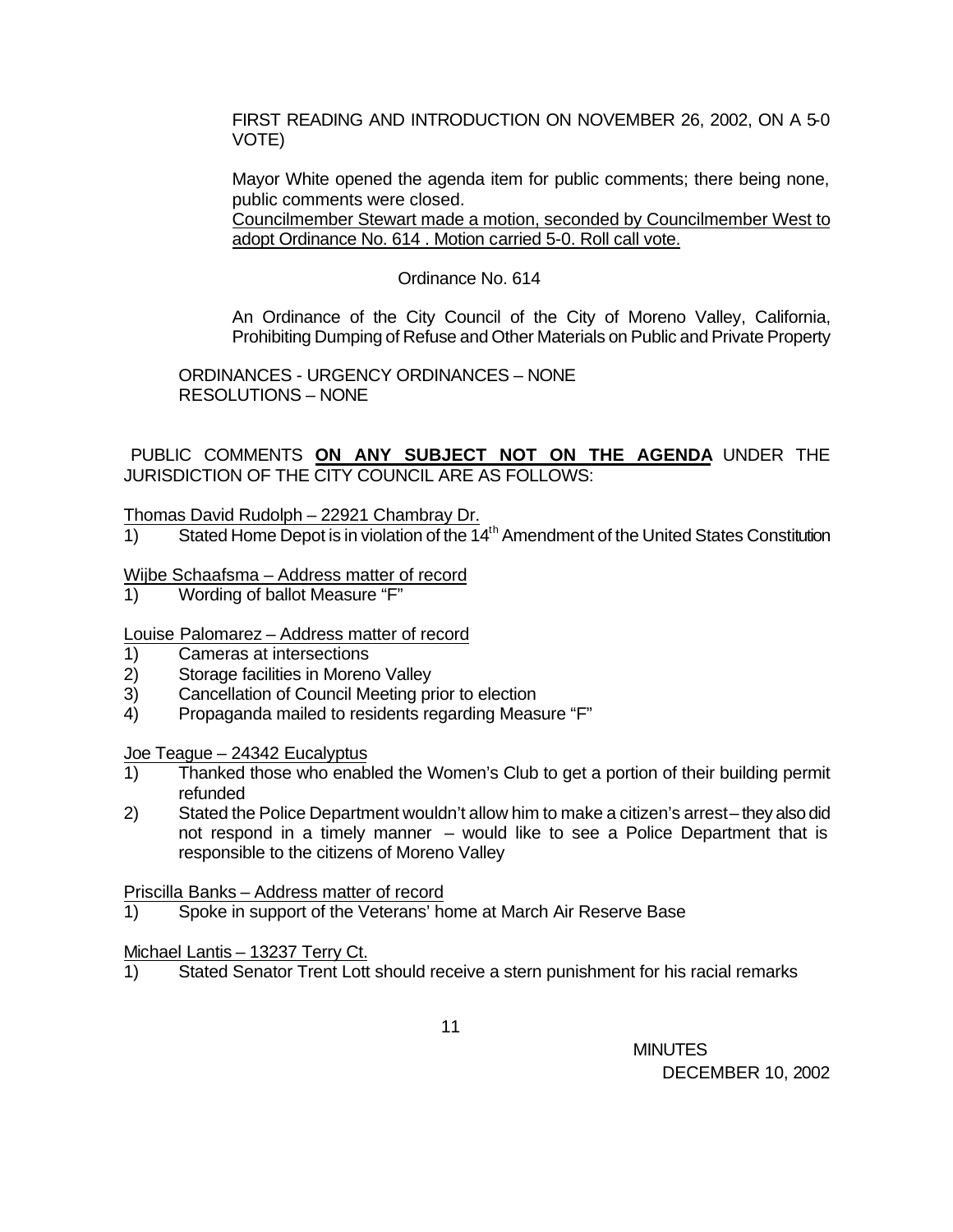2) Urged the residents of Moreno Valley to write to President Bush regarding his proposed changes in pension plans

Daryl Terrell – Address matter of record

1) Stated the people of Moreno Valley need an agreement with the City to foster a strong sense of community

Tom Jerele – 24895 Sunnymead Blvd.

1) Feels the city's image will be impacted negatively by approval of Veterans' home at MARB

Pete Bleckert – Address matter of record

1) Increase in local crime rate

Ray Hosman – Address matter of record

- 1) Disagrees with the closure of Davis Road
- 2) Measure "F" election results
- 3) Supports the U.S. Vets facility at MARB

## **CLOSING COMMENTS AND/OR REPORTS OF THE CITY COUNCIL, COMMUNITY SERVICES DISTRICT, OR COMMUNITY REDEVELOPMENT AGENCY**

Councilmember West

1) Announced he and Mayor Pro Tem Batey met with staff at the Public Safety Subcommittee Meeting regarding the increase in crime rate – has asked the City Manager to place the item on a future Council agenda so the City can combat the problem

Councilmember Stewart

- 1) Provided information on the U.S. Vets project
- 2) Announced that March Air Reserve Base is utilizing more of the dorms for additional reserve and civilian personnel
- 3) Commented that crime statistics here are lower than those in Riverside but the local statistics need to be looked at
- 4) City inspectors will be sent out to look at dust issues at Empire Homes if there are any further problems
- 5) Attended the Nativity Festival at the Latter Day Saints Church on Old Lake Road thanked the Church for the invitation
- 6) Wished everyone Happy Holidays!
- 7) Asked the Police Chief to comment on the crime statistics and special enforcement programs for the holiday season

Councilmember Flickinger

 $1)$  Thanked the voters of the  $4<sup>th</sup>$  District for giving her another opportunity to serve them